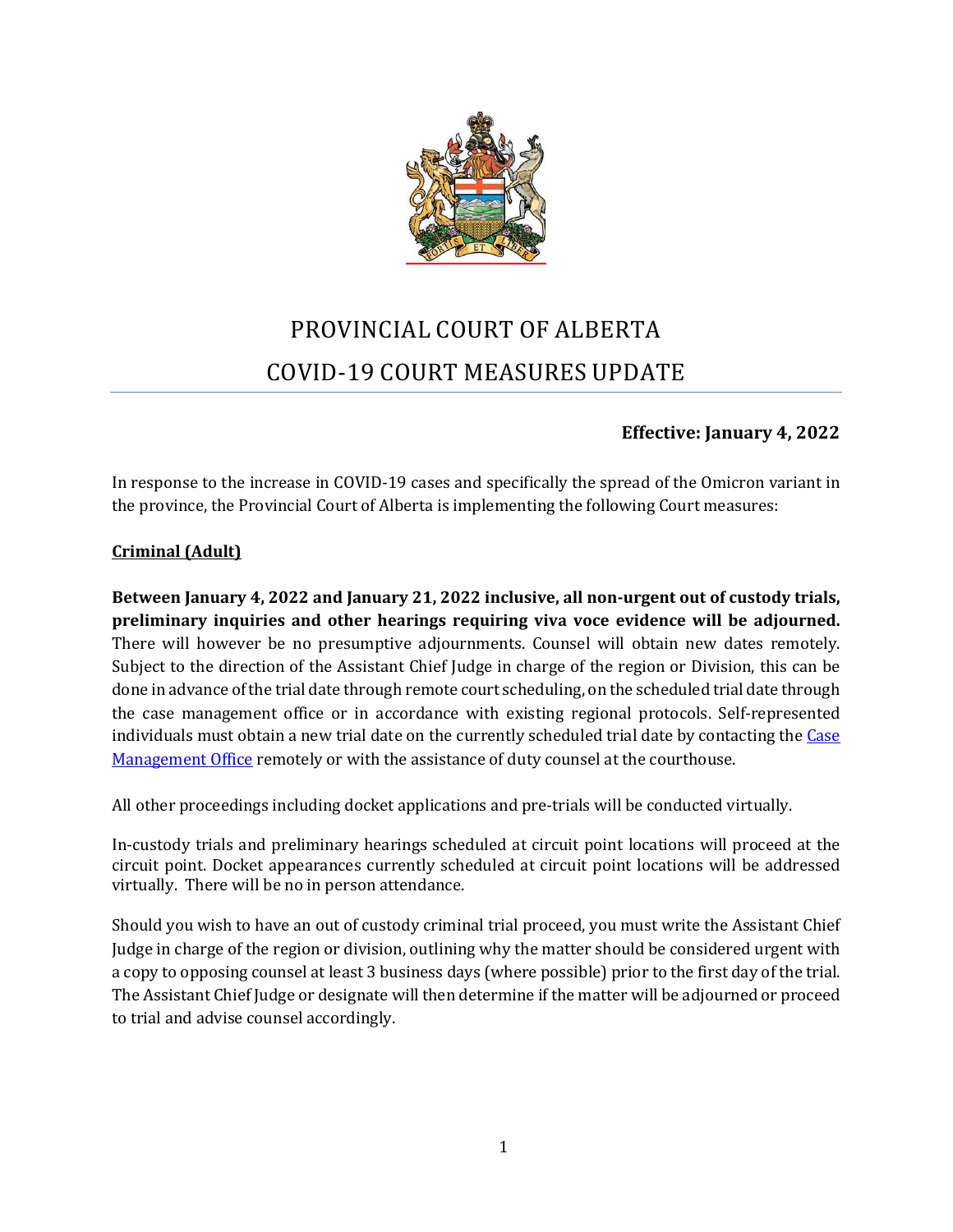# **Case Management Offices**

All case management offices remain closed for in-person attendance until further notice. See the Case [Management Offices \(CMO\) Out-of-Custody Docket Protocol](https://albertacourts.ca/pc/resources/covid/covid-19-criminal-and-youth-criminal-matters/CMO) for information about how to appear remotely at the CMO and the advanced duty counsel service.

## **Civil**

All in-person matters that are scheduled between January 4 and January 21, 2022 inclusive, including trials, pretrial conferences, assessments and applications, will be adjourned. The parties will be contacted by the Court to discuss case management issues, including new dates for the matter to proceed. All matters other than trials that are presently scheduled to be heard by telephone or Webex will proceed as scheduled.

# **Traffic, Ticket, By-Law, Provincial Offences and Inquiries**

**Traffic Court is not open for any in-person appearances.**

- Virtual trials scheduled in Medicine Hat, Brooks, Lethbridge and Fort MacLeod will proceed as previously scheduled.
- Trial matters in all other locations between January 4 and January 21, 2022 inclusive contact the base court office for the location your trial is scheduled by telephone or email for further information.
- For all other matters, you are required to contact the designated court office by telephone or email for further information.

More information at [COVID-19 Traffic Court.](https://albertacourts.ca/pc/resources/covid/covid-19-traffic-court)

#### **Family and Child Protection**

All family docket appearances, judicial dispute resolutions (JDRs) and pre-trial conferences (PTCs) will proceed strictly remotely.

#### **Family:**

All non-urgent interim hearings and trials will be adjourned. Urgent interim hearings and trials will proceed in person only in accordance with the following criteria of urgency:

- 1. There is a risk of immediate harm to parties or child(ren);
- 2. There is an imminent risk of removal of child(ren) from Alberta;
- 3. For support orders, there is demonstrable severe financial hardship;
- 4. For mobility applications there is demonstrable risk to the child(ren) or a demonstrable risk of severe financial hardship to one of the parties; or